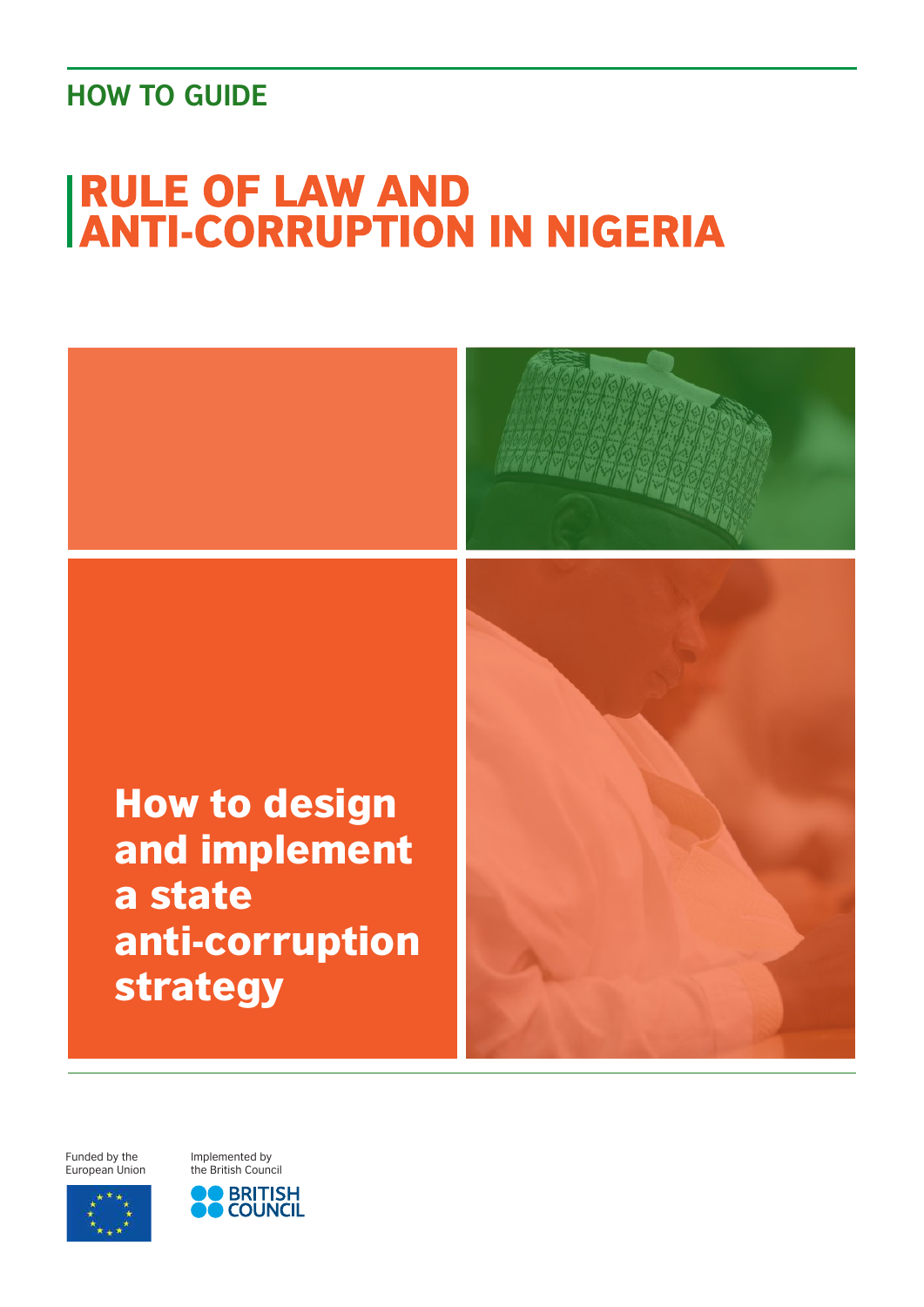## **WHAT IS THE 'HOW TO' SERIES?**

**The guide is part of a series of products developed by RoLAC to communicate lessons learned from projects and pilots, to provide stakeholders with guidance on how to adapt and replicate the initiative in their own context.** 

**The full series can be downloaded from www.justice-security.ng**

## **WHO IS THIS 'HOW TO' GUIDE FOR?**

**Influencers and decision makers in the justice sector (judiciary, lawyers, police, anti-corruption agencies, and civil society).**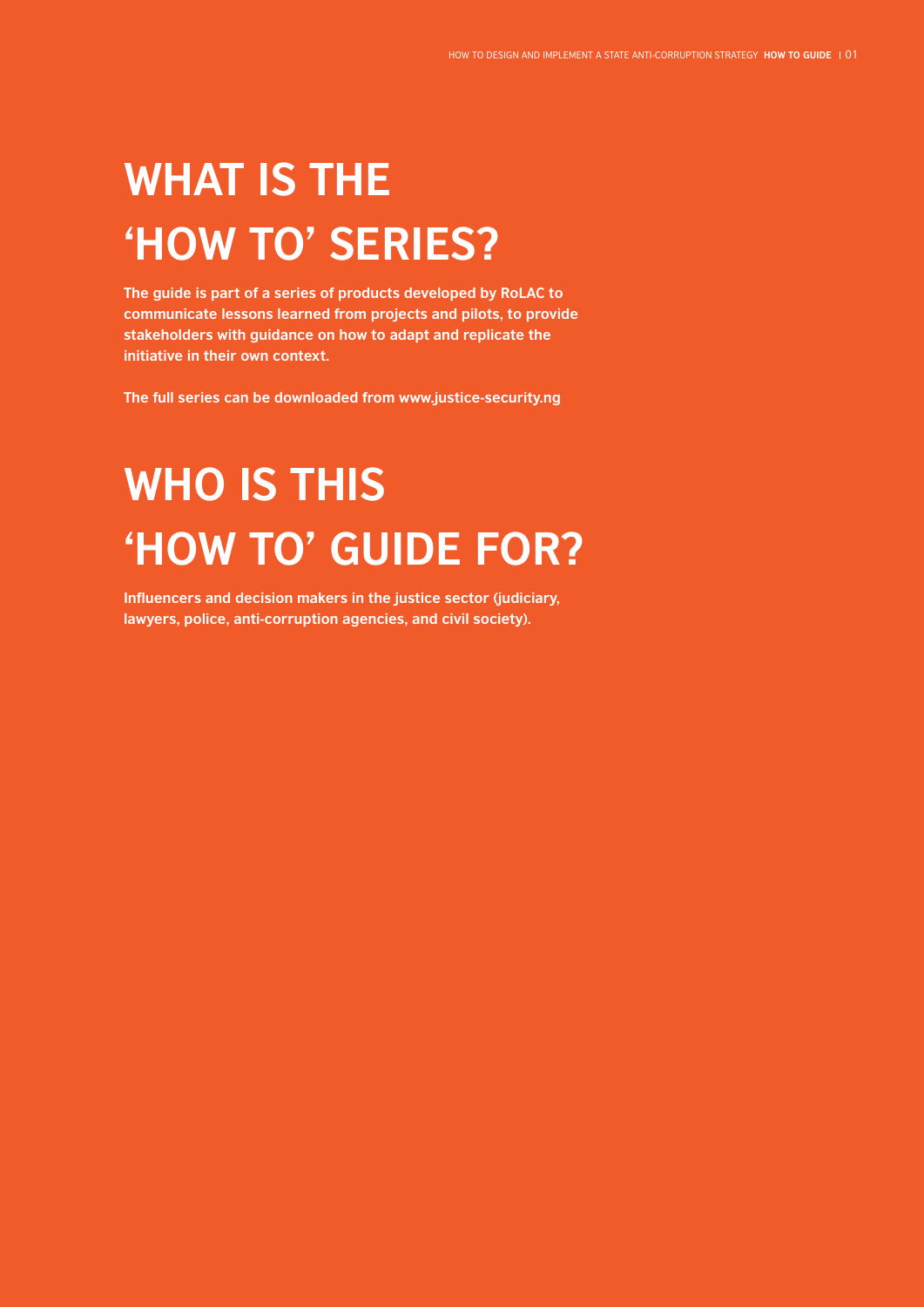### **PROBLEM**

- Corruption is a systemic problem in Nigeria that is negatively affecting social, economic, and political life.
- Citizens lose faith in government due to corruption.
- The adoption and implementation of the National Anti-Corruption Strategy has not been effective in curbing corruption at a national scale, as it is only implemented at the federal level.

### **BACKGROUND**

One of the most pressing problems facing Nigeria is corruption. A survey conducted by the Nigerian Bureau of Statistics and the United Nations Office on Drugs and Crime (UNODC) found that 30 percent of Nigerian citizens who had contact with a public official paid a bribe or were asked to pay a bribe to a public official.<sup>1</sup> The country has consistently ranked low in international governance indexes, ranking 154 out of 180 countries in the 2021 Transparency International Corruption Perception Index.²

Corruption impacts negatively on citizens and lowers their standard of living. They are denied access to basic amenities, such as roads and water, because funds are stolen; and they are often asked to pay bribes to access justice.

A National Anti-Corruption Strategy (NACS) was adopted in 2017 to coordinate and guide all sectors and stakeholders in the fight against corruption in Nigeria. The strategy has three levels of implementation, with the third focused on sub-national buy-in to the NACS. But there were no state and local government areas (LGA) buy-in and implementation remained only at the federal level. Without their participation, the effectiveness of the fight against corruption will be limited.

Corruption is a monster that needs to be fought through a united front - involving government, the public and stakeholders, like CSOs and 44<br>Cc<br>ne

**the media.**<br>Dr Amos Edgar, Head<br>Adamawa State Dr Amos Edgar, Head of Service, Adamawa State

- There is very little effort in states and local government areas (where poor citizens face the realities of corruption) to join the fight against corruption.
- The lack of involvement of other tiers of government stretches the capacity of the federal government and reduces the effectiveness of the fight against corruption.

#### **WHAT YOU CAN DO**

- Develop a state-specific anti-corruption and integrity strategy that is aligned to the NACS. It should provide the framework for coordinating the efforts of all public and private agencies in the state for more transparent, accountable, and responsive governance and service delivery.
- Establish structures for implementing the state's anticorruption strategy and build the capacity of the different units.

#### **WHAT YOU CAN ACHIEVE**

The development and implementation of a state-level anticorruption strategy will:

- Improve the legal and institutional framework for the fight against corruption and enhance coordination and cooperation among related state-level institutions
- Reduce the corruption vulnerabilities of public service agencies
- Increase citizen's participation in the fight against corruption resulting from increased knowledge and awareness on the impact of corruption.

The anti-corruption strategy is a means of making people see the openness and honesty from public officials in order to maintain faith and trust in government in the state.  $\overline{\bullet}$  $\frac{4}{\pi}$ <br>Th

Anambra State Governor, Wilie Obiano **77**<br>Gov

2019 Survey: Corruption in Nigeria patterns and Trends **1** https://www.transparency.org/en/cpi/2021 **2**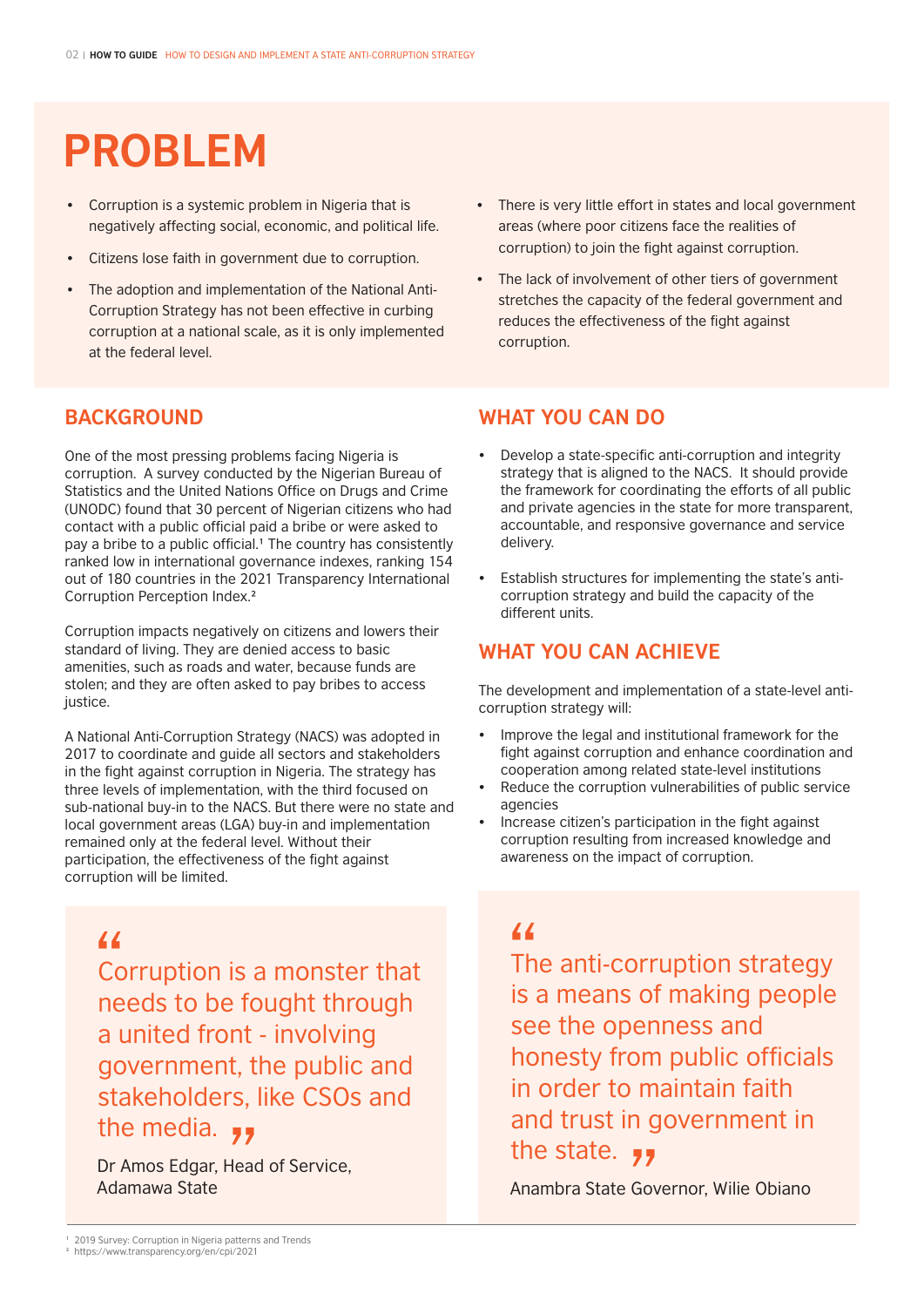## **HOW TO DESIGN AND IMPLEMENT AN ANTI-CORRUPTION STRATEGY Steps for implementation**

### **STEP** Initiate and agree on the strategic process 1

The lead ministry, having sufficient autonomy, expertise, and political backing, initiates the development of the strategy; engages the key stakeholders to be involved from within and outside the government; and takes responsibility for drafting the strategy document.

### **STEP** Develop the strategy 2

Set out the vision and mission statement (representing the 'ideal future situation' envisaged for the state and how to get there). Also identify a set of strategic objectives for addressing the identified transparency and accountability challenges in the state. The objectives need to be specific, measurable, achievable, relevant/realistic, timely, and challenging. Then determine the strategic actions necessary to achieve the strategic objectives.

The strategy should lay out ambitious but realistic objectives and immediate and longer-term priorities. It should also have an implementation plan with clearly defined roles and responsibilities for each actor/stakeholder and a monitoring and evaluation framework for monitoring implementation and impact. These should include clear reporting channels, obligations, and frequencies.

Strategies from other states can be adapted taking into consideration the state's socio-cultural and political peculiarities. Stakeholders must agree on the state's transparency and accountability challenges and strategies to solve it. This is the domestication and the ownership process.

#### **Identify the funding framework** 3 **STEP**

An Anti-Corruption Strategy needs resourcing if it is to be successfully implemented and effective. Early consideration needs to be given as to how the lead ministry/Strategy Secretariat and the IUs will access such resources.

## 4

#### **Validate and operationalise the strategy** STEP

After the initial draft is developed by the technical drafting committee, a validation roundtable should be organised for key stakeholders including commissioners, permanent secretaries, deputy permanent secretaries, directors, CSOs etc. The feedback from the validation will be used to finalise the state strategy. It is recommended that further stakeholder roundtables be facilitated to operationalise the strategy.

Operationalisation involves the development of the Implementation Action Plan for the strategy, the

monitoring and evaluation plan and the reporting template to be used by the strategy implementation units in MDAs. Other documents include the operating guidelines for the implementation of the strategy. A public presentation of the strategy document should also be made by the governor to increase public buy-in.

#### **Inaugurate and activate relevant implementation structures** 5 **STEP**

Following the public presentation, it is recommended that all implementing bodies, including the Strategy Steering Committee (SSC) be inaugurated by the governor or his assignee. The SSC secretariat should also be established at this time to respond to the needs of the M&E Committee. The secretariat staff can be seconded from relevant ministries and departments of the state.

**Conduct capacity building and sensitisation events** 6 **STEP** 

Several training and sensitisation events will be required for implementing stakeholders. These include training for the M&E Committees, steering committees, and the implementation units. For instance, the M&E committee members will be trained on the fundamentals of M&E and Managing for Results. Senior officials of the MDAs and the civil society and media will be trained on the strategy, while public sensitisation will engage and educate citizens.

That we now have anti-corruption units in our MDAs eager to raise awareness on the need for accountability and integrity in service delivery tells me there is  $\frac{4}{\pi}$ 

still hope for Nigeria.<br>Secretary to the Adamawa State<br>Government Secretary to the Adamawa State Government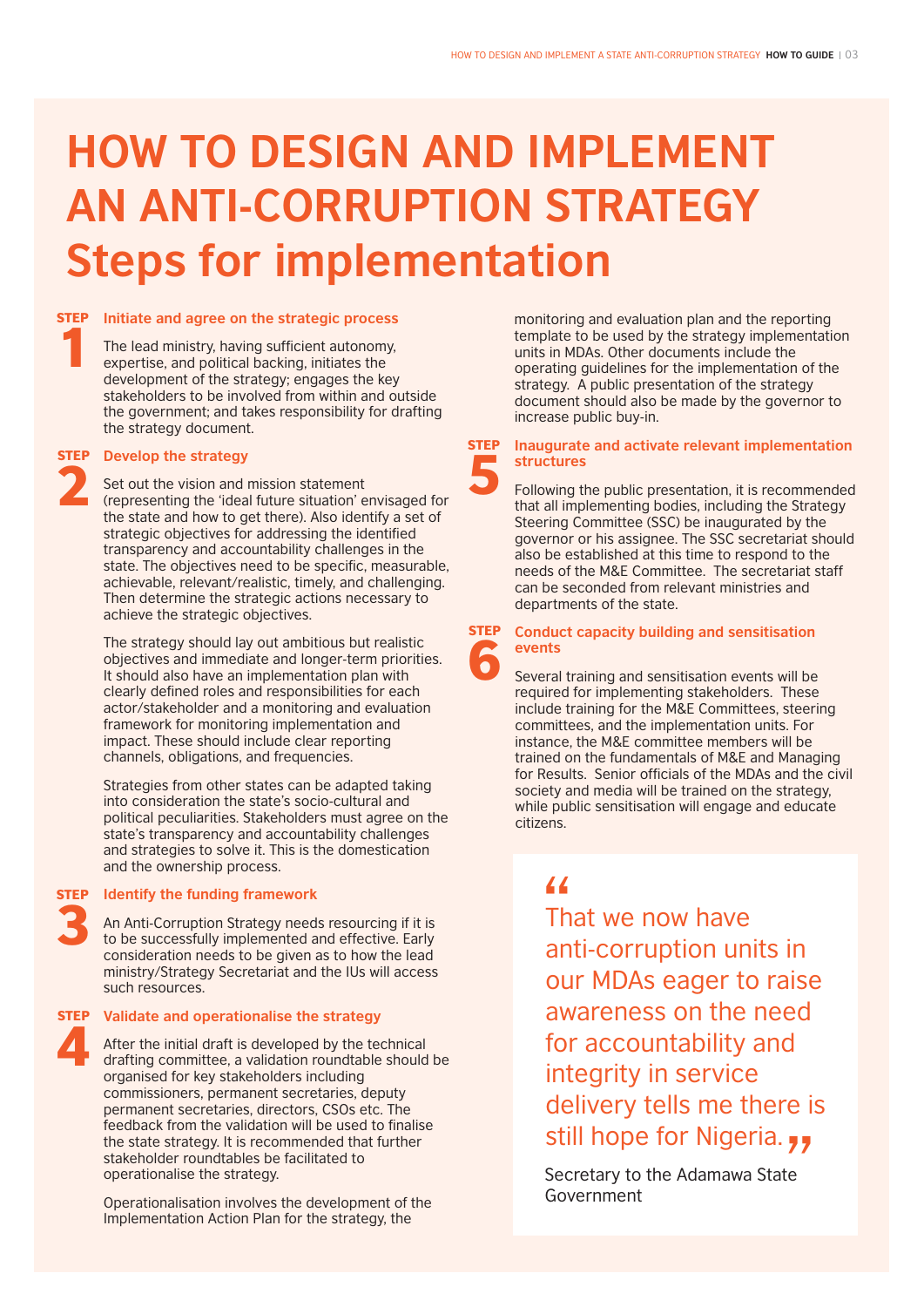#### **Monitor the implementation of the strategy** 7 **STEP**

A critical element to successful implementation of a strategy is the monitoring and evaluation of the progress of the implementation. This is one of the key responsibilities of the M&E committee. Before the commencement of the monitoring begins, a survey should be conducted to understand the baseline against which progress on the level and extent of implementation of the strategy can be measured. Thereafter, the M&E committee members will then commence monitoring visits to their assigned MDAs at least once a quarter and as the need arises. Evaluation should be done bi-annually or annually depending on the resources available.

The Kano state anti-corruption strategy highlights the desire of the state to ensure transparency and accountability in every area of governance.  $\overline{\phantom{a}}$  $\frac{4}{\pi}$ 

Kano State Governor, Dr Abdullahi Ganduje **77**<br>|llah

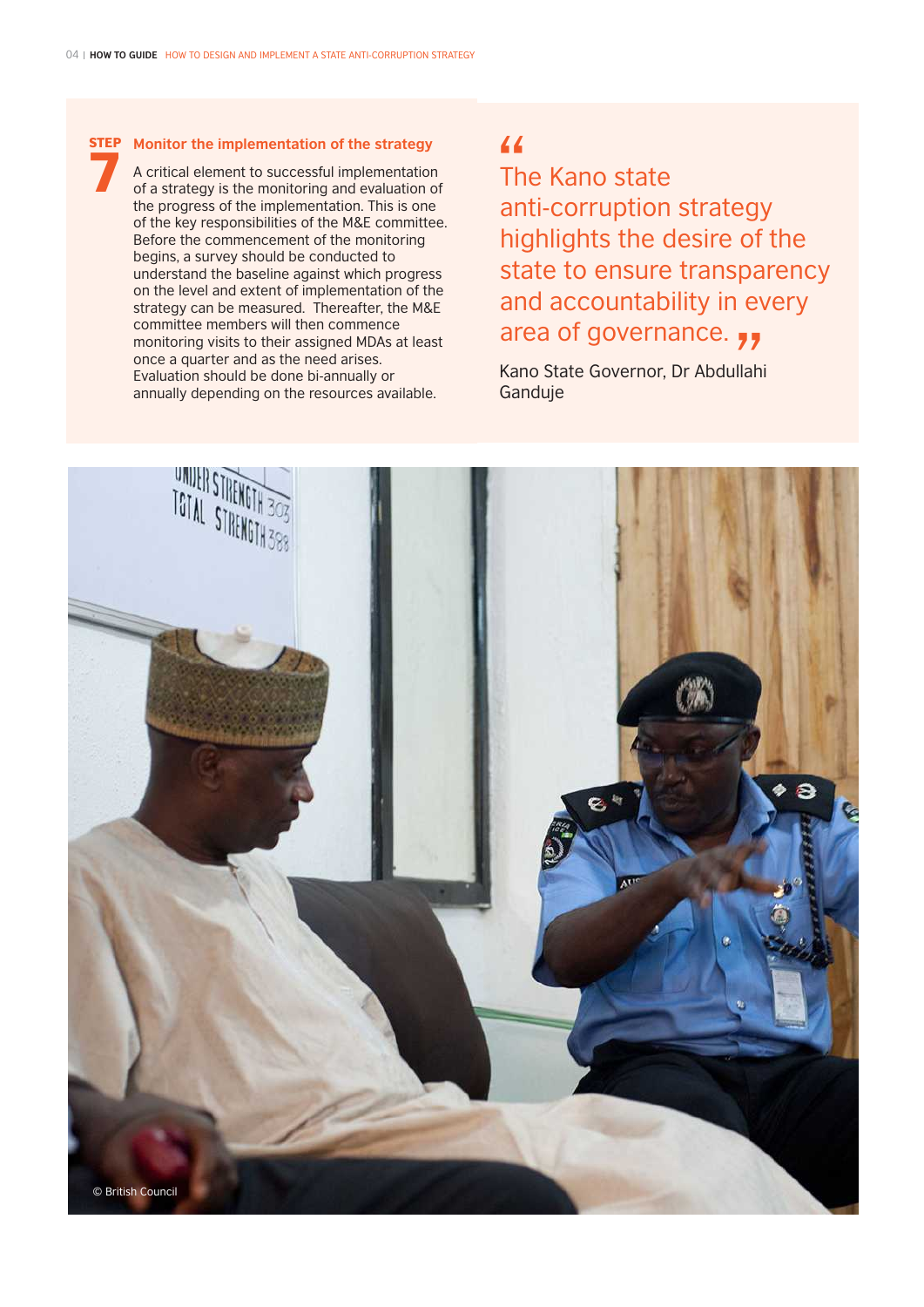### **IMPLEMENTING PARTNERS AND THEIR ROLES**

| <b>Body</b>                                                                                                                                         | <b>Roles and Responsibilities</b>                                                                                                                                                                                                                                                                                                                                                                                                                                                                                       |
|-----------------------------------------------------------------------------------------------------------------------------------------------------|-------------------------------------------------------------------------------------------------------------------------------------------------------------------------------------------------------------------------------------------------------------------------------------------------------------------------------------------------------------------------------------------------------------------------------------------------------------------------------------------------------------------------|
| The lead/anchor ministry for<br>strategy development (usually<br>the Ministry of Justice, Economic<br>Planning or Office of the Head of<br>Service) | Provide overall direction and leadership for the development and<br>$\bullet$<br>implementation of the strategy<br>Support other MDAs to mainstreaming the anti-corruption strategy into their<br>$\bullet$<br>operations<br>Lead the development of a strategy funding framework and its integration<br>$\bullet$<br>into the state budget<br>Issue specific guidelines to heads of MDAs for the development and<br>$\bullet$<br>implementation of sector specific strategies in line with the strategy action<br>plan |
| <b>State Executive Council (State</b><br>EXCO) made up of the governor<br>and his commissioners                                                     | Ratify the strategy<br>٠<br>Approve the budget for strategy implementation<br>$\bullet$<br>Approve the annual strategy implementation report<br>$\bullet$                                                                                                                                                                                                                                                                                                                                                               |
| <b>State Steering Committee</b>                                                                                                                     | Provide overall policy and strategic guidance for the implementation of the<br>$\bullet$<br>strategy<br>Review and approve reports (quarterly, bi-annual, annual) from the M&E<br>$\bullet$<br>committee /implementation units and make recommendations to state EXCO<br>Present the annual strategy implementation report to the state EXCO for<br>$\bullet$<br>approval                                                                                                                                               |
| <b>Strategy Implementation</b><br><b>Secretariat</b>                                                                                                | Responsible for the development and day-to-day management of the<br>strategy under the auspices of the State Steering Committee and the Lead<br>Ministry<br>Ensure that reports of the M&E committee/implementation units/ad hoc<br>$\bullet$<br>technical committees are available when due<br>Ensure the operationalisation of the strategy action plan by all ministries<br>$\bullet$<br>and validate the action plans of the MDAs                                                                                   |
| <b>Monitoring and Evaluation (M&amp;E)</b><br><b>Committee</b>                                                                                      | Develop and oversee the deployment of the strategy monitoring and<br>٠<br>reporting template by all MDAs<br>Conduct monitoring visits to MDAs, preferably quarterly and conduct an<br>annual review of the progress of implementation. Produce monitoring and<br>evaluation reports (bi-annual and annual) and submit to the steering<br>committee                                                                                                                                                                      |
| <b>MDAs Management</b>                                                                                                                              | Establish anti-corruption strategy implementation units<br>Provide funding for the unit's activity implementation<br>Provide a conducive work environment including the promotion of whistle<br>$\bullet$<br>blower culture                                                                                                                                                                                                                                                                                             |
| <b>MDAs Strategy Implementation</b><br><b>Units</b>                                                                                                 | Develop and implement the MDAs anti-corruption plan aligned to the<br>strategy action plan<br>Submit (quarterly, bi-annual and/or annual) implementation progress<br>$\bullet$<br>reports to the steering committee<br>Create awareness on the strategy and set up a communication mechanism<br>for effective public engagement                                                                                                                                                                                         |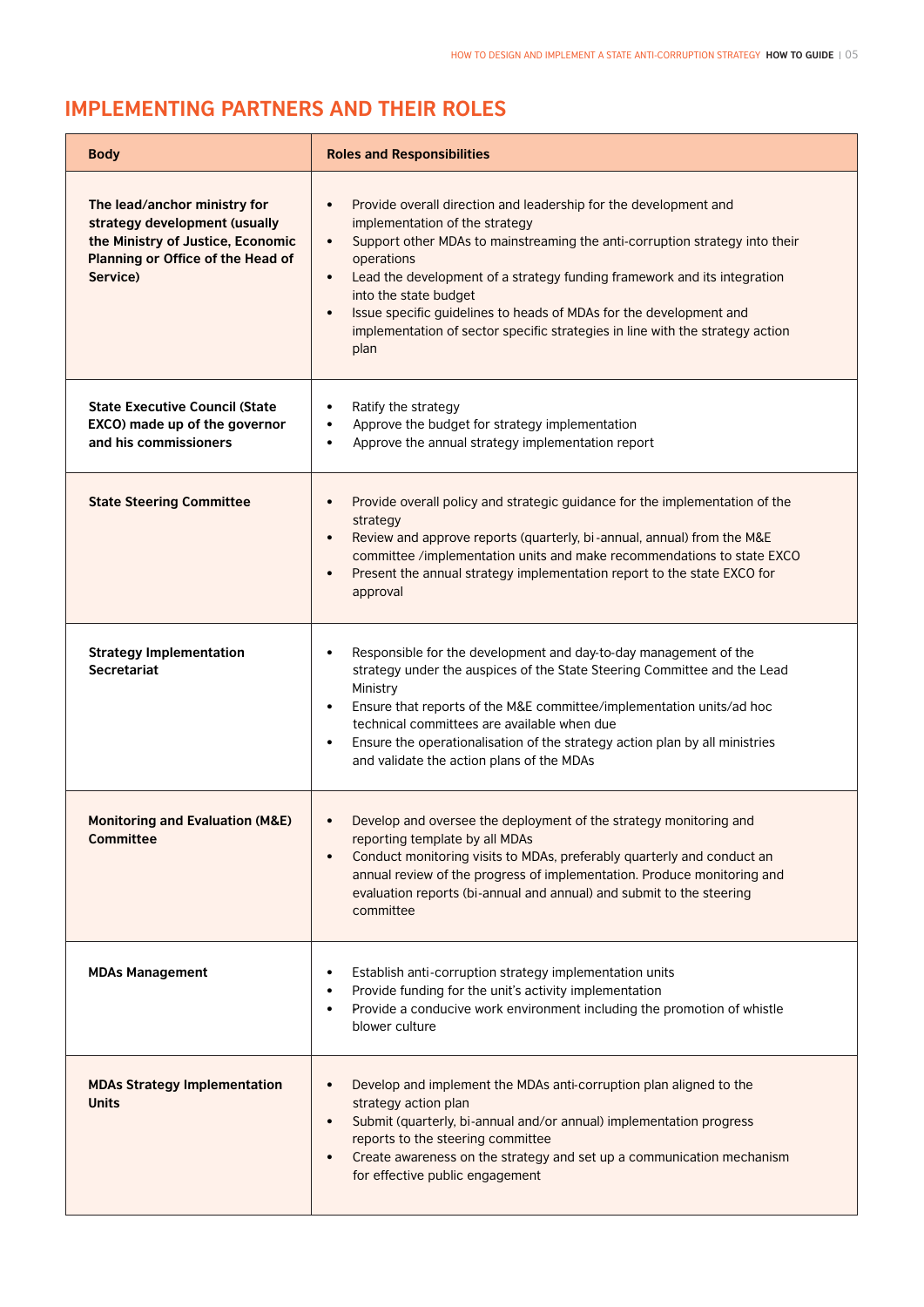## **LESSONS LEARNED**

#### **Support and commitment from the highest levels of government is critical**

Successful anti-corruption and integrity strategy development and implementation are backed by strong political will at the highest levels of government. High-level political commitment is essential because powerful vested interests that would like to preserve the status quo may resist, delay, and undermine anti-corruption reform efforts thus hampering the expected impact. Evidence of political includes the provision of staffing and funding, and publicly championing the independence of anti-corruption units.

#### **There is no substitute for institutional leadership**

Unless the process is anchored by a strong and powerful state office or agency, it is likely to founder. Effective institutional leadership will motivate and guide the state through a successful strategy development and implementation process. State institutions that have played this role include the Office of the Secretary to the State Government, the State's Head of Service, the Attorney General of the state and the Commissioner for Budget and Economic Planning

#### **A process champion is important**

Strategy development will not succeed unless someone champions the process. The champion should believe in the reform and command the respect of stakeholders, galvanizing and coordinating everyone until the strategy is developed and fully functional. It is helpful if the process champion is a highly placed leader (in a strategic ministry such as finance, budget and economic planning, or justice) or even a respected external consultant.

#### **Effective communication is essential**

Sensitisation of top government officials is essential to the implementation of a State Anti-Corruption Strategy. Additionally, an informed citizenry including an active civil society and media are important elements in successful



implementation. Their participation and interest will keep implementing bodies on their toes and thus contribute to sustain the fight against corruption.

#### **High turnover of implementation unit members**

During the pilot phase, the transfer of personnel, particularly implementation units' officers, slowed down implementation progress especially in the MDAs. To avoid this and ensure continuity, heads of units should be the permanent staff of the MDAs.

### **EVALUATION**

Once the state anti-corruption strategy has been adopted and ratified (by the State Governor) and the key implementation structures set-up, the stage is set for the implementation of a simple survey to establish the implementation baseline. The baseline survey is led by the M&E committee working with the strategy implementation secretariat and should be conducted preferably in the last quarter of the state's financial year. The result of each future year's survey is then compared to the baseline and preceding years surveys to determine progress or otherwise.

Most strategies make provision for an annual review. Such annual reviews should look at the extent to which strategy implementation is resolving the issues identified at the outstate as problems and challenges for the state. Measures should also be put in place to gather data and analysis of corruption cases identified through the implementation of the strategy and the impact of prevention / detection mechanisms that may be set up pursuant to the strategy, such as the Anti-Corruption and Transparency Units, which serve as "whistle blowers".

The new anti-corruption strategy documents are produced to prevent corruption, ensure enforcement and sanctions, and recovery, and management of the  $\frac{4}{\pi}$ <br>Thetr

proceeds of corruption.<br>
Kano State Governor, Dr Abdullahi<br>Ganduje Kano State Governor, Dr Abdullahi Ganduje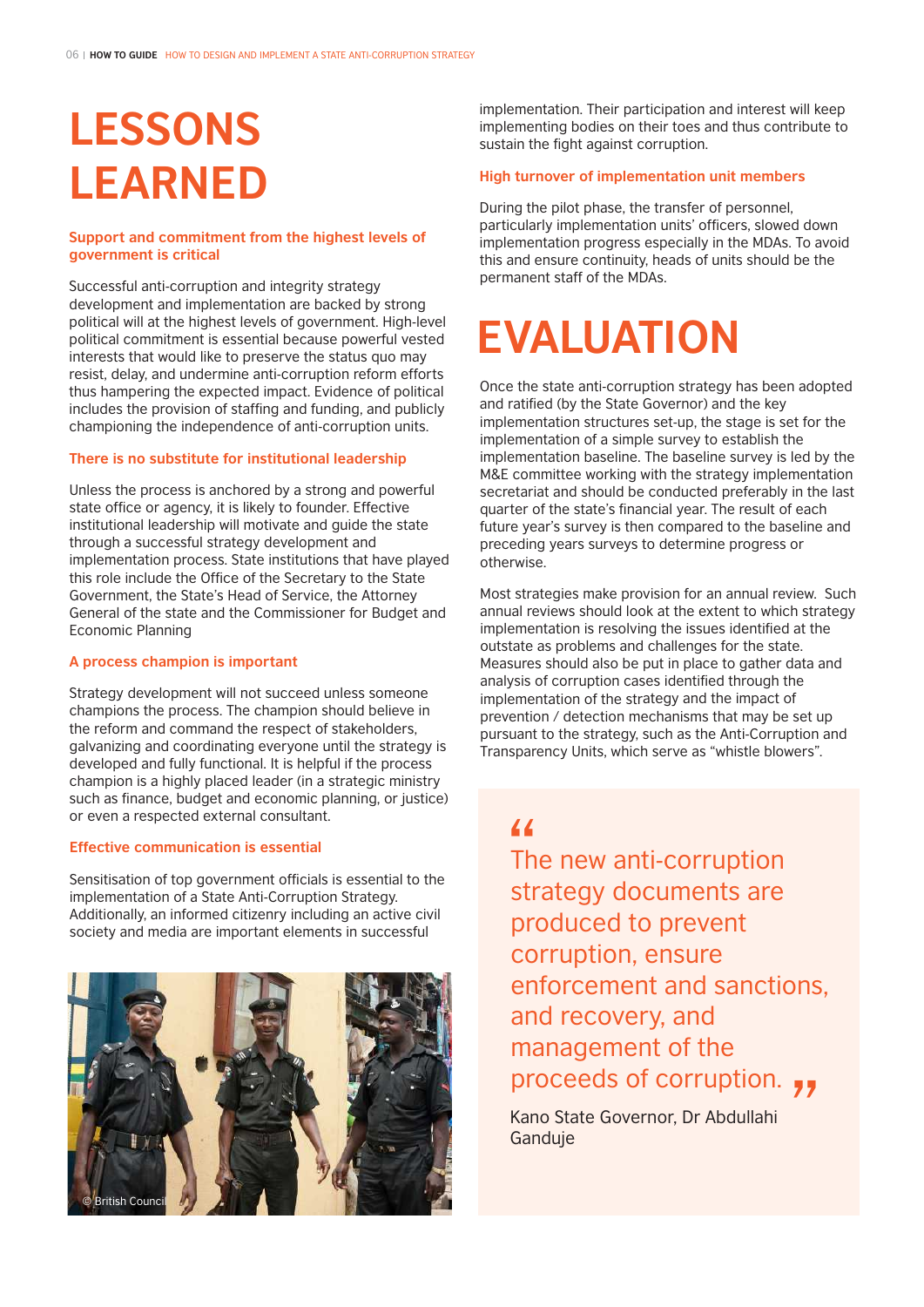#### **POLICY DEVELOPMENTS**

• The establishment of anti-corruption implementation units in state MDAs comply with provisions of the strategy and by extension Article 6 of the UNCAC.

#### **COSTS**

#### **Printing and dissemination of the strategy and its operational tools:**

• After the ratification and adoption of the strategy by the State Executive Council, resources are required for the printing and dissemination of the strategy and its operational tools. This will cost about N1.2Million.

#### **Basic running costs:**

The implementing units at the MDAs and the implementation secretariats require offices and equipment for start-up as well as continuing overheads for the running of their offices. The secretariat needs funding for support to the implementation units (trainings and capacity building, oversight functions, etc.) and steering committees meeting (refreshments, sitting allowances, etc.). Indicative annual running costs are estimated at N15Million.

#### **Publicity:**

• Adequate resources for the sensitisation of private and public stakeholders, publicity of the strategy and its implementation should be provided for. The cost is included in the basic running costs.

#### **Funding for MDAs activities:**

Even though most activities in the action plan fall under the traditional activities of the MDAs, budgetary provisions should be made for new initiatives or reforms that fall outside their activities. This can be funded from existing budget lines.

#### **Monitoring and evaluation activities:**

Adequate resources for M&E activities are vital if the implementation of the strategy will be effective. Funding is required for monitoring visits (transport allowances), sitting allowances, meetings, etc. The cost is included in the basic running costs.

 $^{\prime\prime}$ <br> $^{\prime\prime}$   $^{\prime\prime}$   $^{\prime\prime}$ and implementation process.  $\overline{\phantom{a}}$ Unless the process is anchored by a strong and powerful state office or agency, it is likely to founder. Effective institutional leadership will motivate and guide the state through a successful strategy development